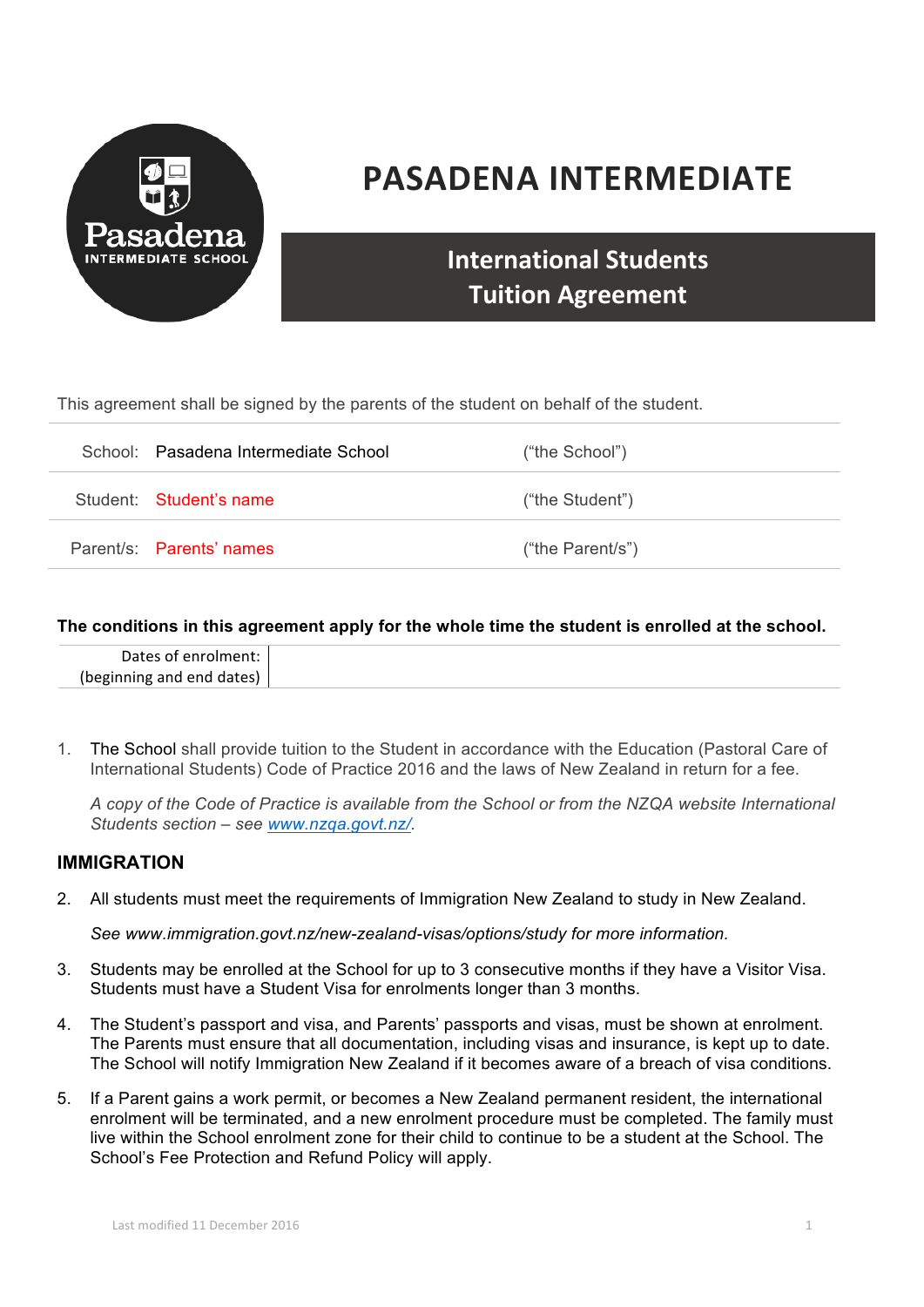6. The School will report any termination of enrolment to Immigration New Zealand immediately.

# **FEES**

- 7. The tuition fee must be paid in full in order to enrol the student, or before the enrolment is renewed.
	- See the International Student Schedule of Fees (attached) for current fees.
- 8. The tuition fee includes all tuition costs in the New Zealand Primary School Curriculum, but does not include:
	- uniforms, stationery, workbooks, writing materials, and electronic devices
	- costs associated with any extra-curricular activities, e.g. sports, ski day, camps, and day trips
	- specialised assessment if required
	- any specialist teaching required other than English as an additional language (EAL)
	- New Zealand school dental and health services
	- entry into academic competitions.
- 9. Parents are expected to pay accounts promptly to the School when invoices are issued.
- 10. Where fees have been paid but the student withdraws before the course begins, an administration fee will be deducted from any refund given.

# **FEE PROTECTION AND REFUND**

- 11. The conditions of the Fee Protection and Refund Policy must be accepted and signed before enrolment begins. The School holds sufficient reserves to be able to refund the Student's fees if the School is unable to provide, or continue, the course of tuition.
	- See the Fee Protection and Refund Policy.

# **INSURANCE**

- 12. Most international students are not entitled to publicly funded health services while in New Zealand. International students receiving medical treatment while in New Zealand may be liable for the full costs of that treatment.
- 13. ACC (the Accident Compensation Corporation) provides accident insurance for all New Zealand citizens, residents, and temporary visitors to New Zealand, but international students may be liable for all other medical and related costs.

*See www.acc.co.nz for more information.*

- 14. The Student must have comprehensive travel and medical insurance for the full period of enrolment from leaving home to returning home. Parents will provide the School with evidence of insurance, in English, before enrolment begins.
- 15. Appropriate insurance, as outlined in the Code of Practice, should cover:
	- travel to and from New Zealand, within New Zealand, and outside New Zealand (if part of the course)
	- medical care in New Zealand, including diagnosis, prescription, surgery, and hospitalisation
	- repatriation or expatriation of the student as a result of serious illness or injury, including cover of travel costs incurred by family members assisting repatriation or expatriation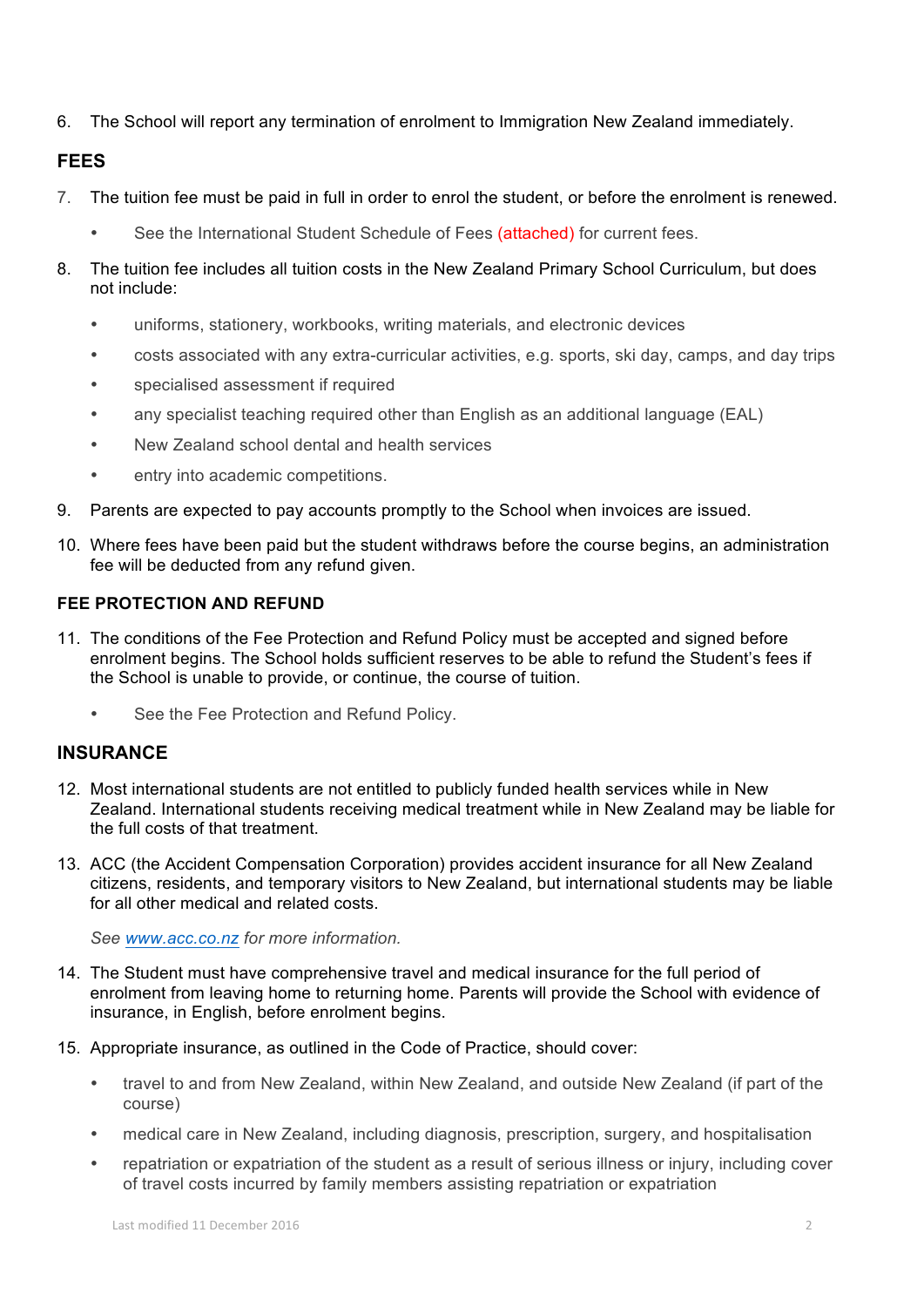- death of the Student, including cover of:
	- o travel costs of family members to New Zealand
	- o costs of repatriation or expatriation of the body
	- o funeral expenses.
- 16. The insurer must be a reputable and established company with a credit rating no lower than A from Standard and Poors, or B+ from A M Best. AAA is the highest credit rating. The insurer must be able to provide 24/7 cover.

# **LIVING ARRANGEMENTS**

17. The Student must be living in accommodation that complies with the Code of Practice at all times.

*Definitions from the Code:*

|                               | <b>Parent:</b> in relation to an international student, means the mother or father of the<br>student who is responsible for the student's well-being and financial<br>support.                                                                        |
|-------------------------------|-------------------------------------------------------------------------------------------------------------------------------------------------------------------------------------------------------------------------------------------------------|
| Legal Guardian:               | in relation to an international student, means a person who, by court or<br>testamentary appointment is responsible for the student's well-being<br>and financial support, and provides for the care of the student in the<br>student's home country. |
| <b>Residential Caregiver:</b> | means homestay carer or designated carer or, in the case of temporary<br>accommodation, a supervisor.                                                                                                                                                 |

- 18. If the Student's behaviour in the home is considered unacceptable by the host caregivers and the School, and if another suitable homestay caregiver cannot be found, the School reserves the right to terminate this agreement.
	- See Terms and Conditions of Homestay
- 19. The School may accept international students who are living with one or both parents on a permanent basis, including school holidays.
- 20. The School may contract accommodation applications to an approved provider who will be responsible for placement, payments, and monitoring.
- 21. The Parents and Student will accept and follow the School's decisions regarding accommodation suitability.
- 22. The Parents authorise the School to relocate the Student to alternative accommodation if the Student's safety or well-being is compromised.
- 23. If staff are concerned that the Student has been or is likely to be mistreated, abused, or neglected, it is obliged to notify the relevant child welfare authority, e.g. Child, Youth & Family or the police.

#### **Designated Care**

24. The School may accept international students who are 10 years of age or older who will be living with a designated caregiver. This must be a relative or close family friend and evidence of the relationship must be shown before acceptance.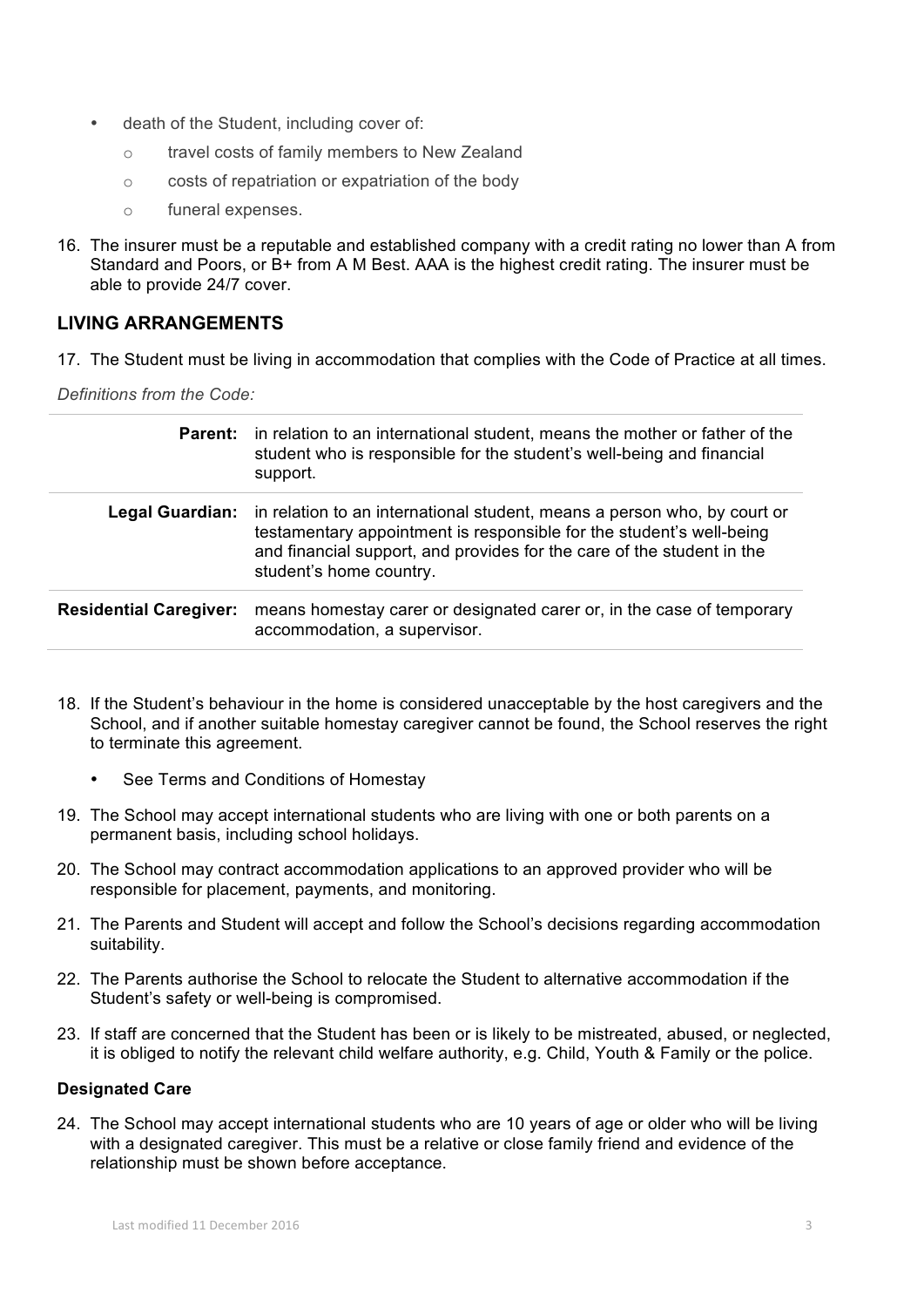25. The Parents and the Student must sign an indemnity declaration when the Student will be living with a designated caregiver. The School must approve the accommodation.

#### **Homestay Care**

- 26. Homestay placement is for the duration of each school term. Arrangements may be made with the homestay family for holiday accommodation but this cannot be guaranteed. There may also be additional costs for holiday programmes and/or accommodation.
- 27. The Parents and the Student must sign an indemnity declaration when the Student lives with a homestay caregiver.
- 28. If the Student's behaviour or attitude is considered unacceptable by the homestay caregiver and suitable accommodation cannot be found, the School reserves the right to terminate the agreement.
- 29. The Parents authorise the School to advise the Student's homestay caregivers of all matters and information required to be provided to parents of any student under the laws of New Zealand.
- 30. The Parents authorise the School to obtain information regarding the Student from the homestay caregivers.
- 31. The Parents agree to appoint the homestay caregivers as their agents in New Zealand to receive information in substitution for the Parents.

#### **ENROLMENT**

- 32. An international student enrolment form will be completed at the time of enrolment, and enrolment will begin after all documentation is completed.
- 33. The Parents must provide any information requested in relation to the Student's enrolment before the application is processed, including a recent school report (in English).
- 34. The Parents must disclose any known learning differences or difficulties, and any social, emotional, or health needs the Student has. Enrolment may be terminated if the Student is found to be unsuitable for the programme the School is able to offer.
- 35. The School will issue a certificate of enrolment at the completion of the course and once all accounts have been paid and school resources returned.

# **SCHOOL**

*Quality assurance information about New Zealand schools is available from the Education Review Office website www.ero.govt.nz/.*

- 36. The Student is part of the regular school assessment and reporting programme and will receive the same learning opportunities as all students at the School. This includes access to extracurricular activities.
- 37. All classes are taught in English and are based on the New Zealand Curriculum.
- 38. The School will place the Student in the year level best suited to the Student's needs. The School may change a Student's class placement after enrolment if it is in the Student's best interests.
- 39. The School provides orientation for the Student and the Parents.
- 40. English for Speakers of Other Languages (ESOL) tuition is based on individual needs.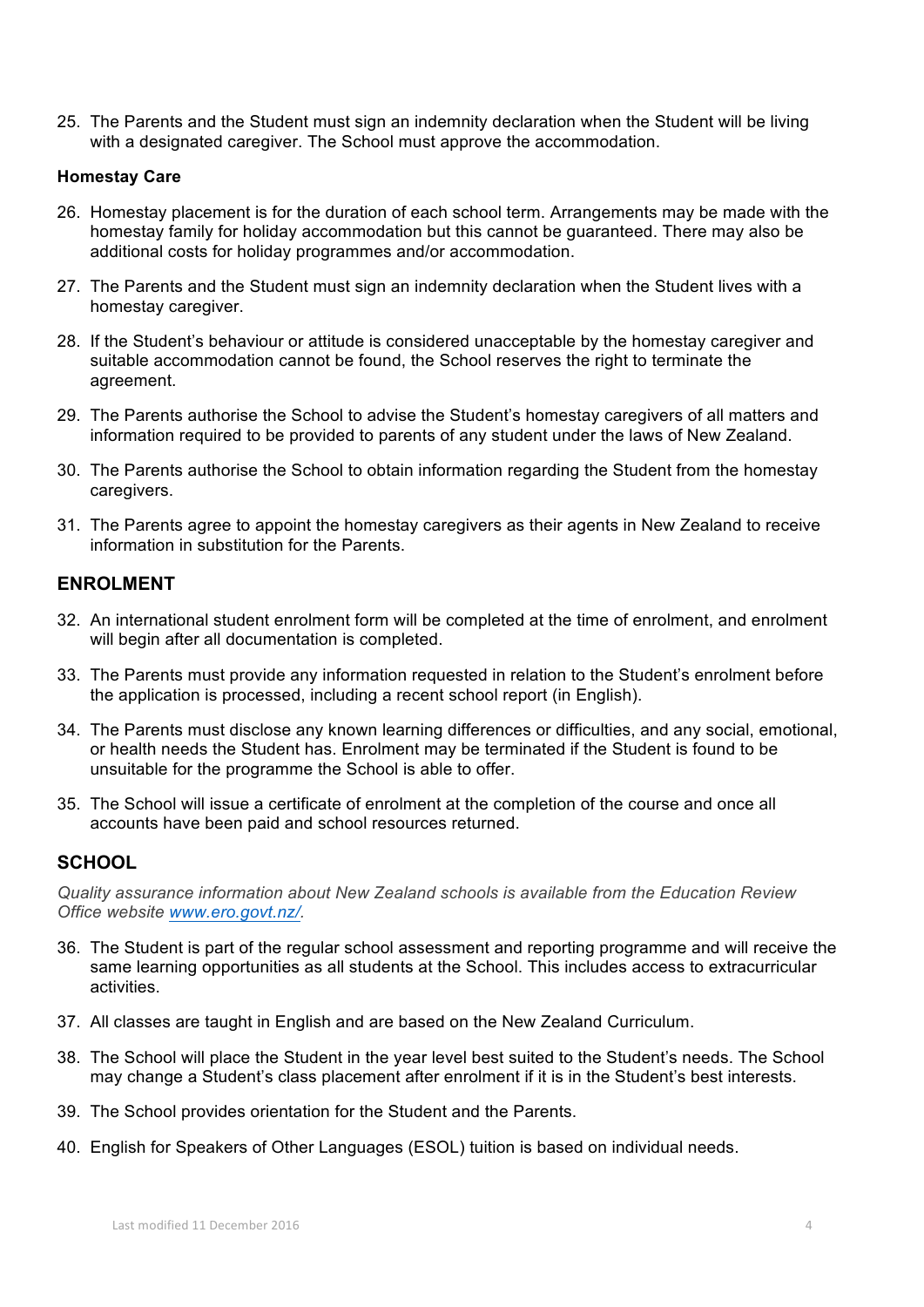- 41. The Student is expected to take part in all school learning activities. The Parents give permission for the Student to take part in education outside the classroom (EOTC). There may be additional costs for EOTC activities.
- 42. School staff will monitor progress and deal promptly with any issues that may affect learning. If the Student is found to have unexpected learning or behaviour difficulties, the enrolment may need to be reviewed.
- 43. After the Student has settled in, a review conference will be held to inform the Parents about how the Student is adjusting to all aspects of school life.

# **STUDENT'S OBLIGATIONS**

- 44. The Student is expected to follow all school rules and policies including attendance, behaviour, and uniform. In particular, the Student must read, understand, and sign:
	- the Internet Policy and the BYOD contract

#### **Attendance**

- 45. The Student must follow the School's attendance rules and maintain satisfactory attendance. The Student must attend school on all occasions when it is open unless prevented by illness or other urgent or approved cause. The School reserves the right to terminate this agreement and inform Immigration New Zealand if the Student fails to comply with Ministry of Education attendance requirements.
- 46. The School must be notified about any planned absence by the Student and reasons given.
- 47. The Student must not attend school if they are unwell. The School must be notified about any absence due to illness.
- 48. The School must be informed about any infectious conditions the Student may show symptoms of.

#### **Behaviour**

- 49. If the Student's behaviour is causing concern, a meeting will be arranged with the Student, the Parents, classroom teacher, international student coordinator, and the principal to resolve any issues. The Parents may arrange to have an interpreter present. If the Student's behaviour does not improve, written notification will be given to the Parents and the Student may be asked to leave.
- 50. It is acknowledged that all relevant provisions of the Education Act 1989 will apply to the Student while in New Zealand. Any decision under these provisions to expel or suspend the Student for a specified period will terminate this agreement and the refunds policy will apply. The Parents will have no claim for damages or for compensation if this agreement is terminated in these circumstances.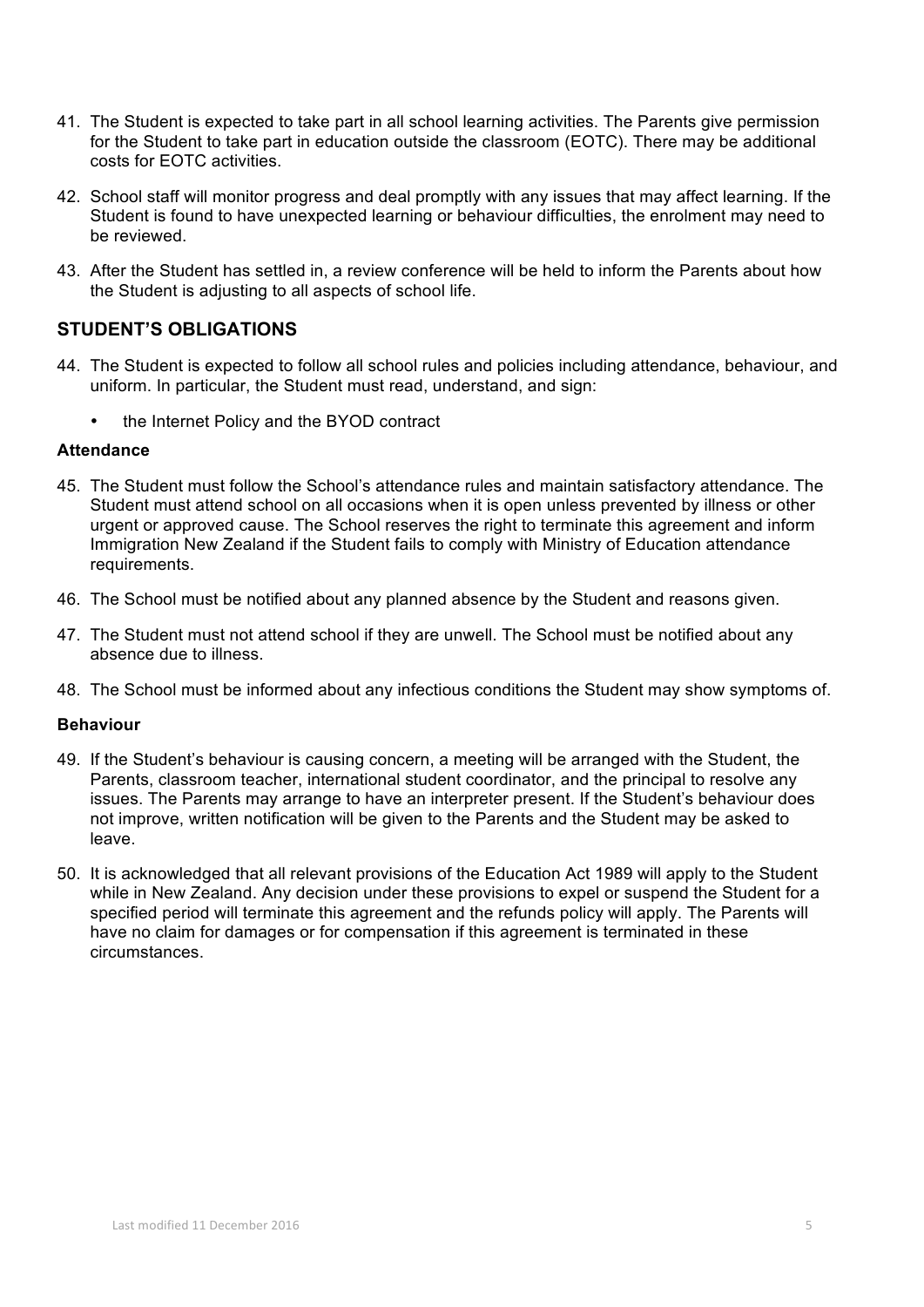# **PARENTS' OBLIGATIONS**

- 51. The Parents agree to provide the school with academic, medical, or other information relating to the well-being of the Student as may be requested from time to time by the School.
- 52. The Parents are expected to support the School and the Student's learning. If the Parents have any concerns, they must inform the School immediately.
- 53. The Parents will comply with all New Zealand laws. Any breach will be reported to the appropriate authorities.
- 54. The Parents must maintain an up-to-date visa as stipulated by Immigration New Zealand.

#### **Contact details**

- 55. The School must have the correct contact address and phone details for international students at all times. This includes:
	- contact details for where the student is living
	- a local emergency contact
	- home country emergency contact details, e.g. parent(s) and/or next of kin.

56. If any contact details change, the School must be notified immediately.

# **LIABILITY**

- 57. The School shall do its best to ensure the safety, health, and well-being of the Student but will not be liable for any damage or harm caused to the Student or the Student's property.
- 58. The School will not be liable for:
	- any loss or damage to the Student's property, however caused, during or after school hours
	- any wilful damage done by the Student to school property incurring cost (this is the financial responsibility of the Parents).
- 59. In no event will the School liability exceed an amount equal to the tuition fees paid by the Student.

#### **Force majeure**

60. Neither party is liable to the other for failing to meet their obligations under this agreement to the extent that the failure was due to circumstances beyond their reasonable control (the Fee Protection and Refund Policy will apply).

# **PRIVACY AND AUTHORISATIONS**

- 61. Personal information collected by the School about the Student and/or the Parents may be held, used, and disclosed to third parties to enable the School to:
	- process the enrolment application
	- provide tuition to the Student
	- provide the Student and/or the Parents with information or advice about products and services that may be of interest to the Student and/or the Parents
	- communicate with the Student and/or the Parents for any purpose.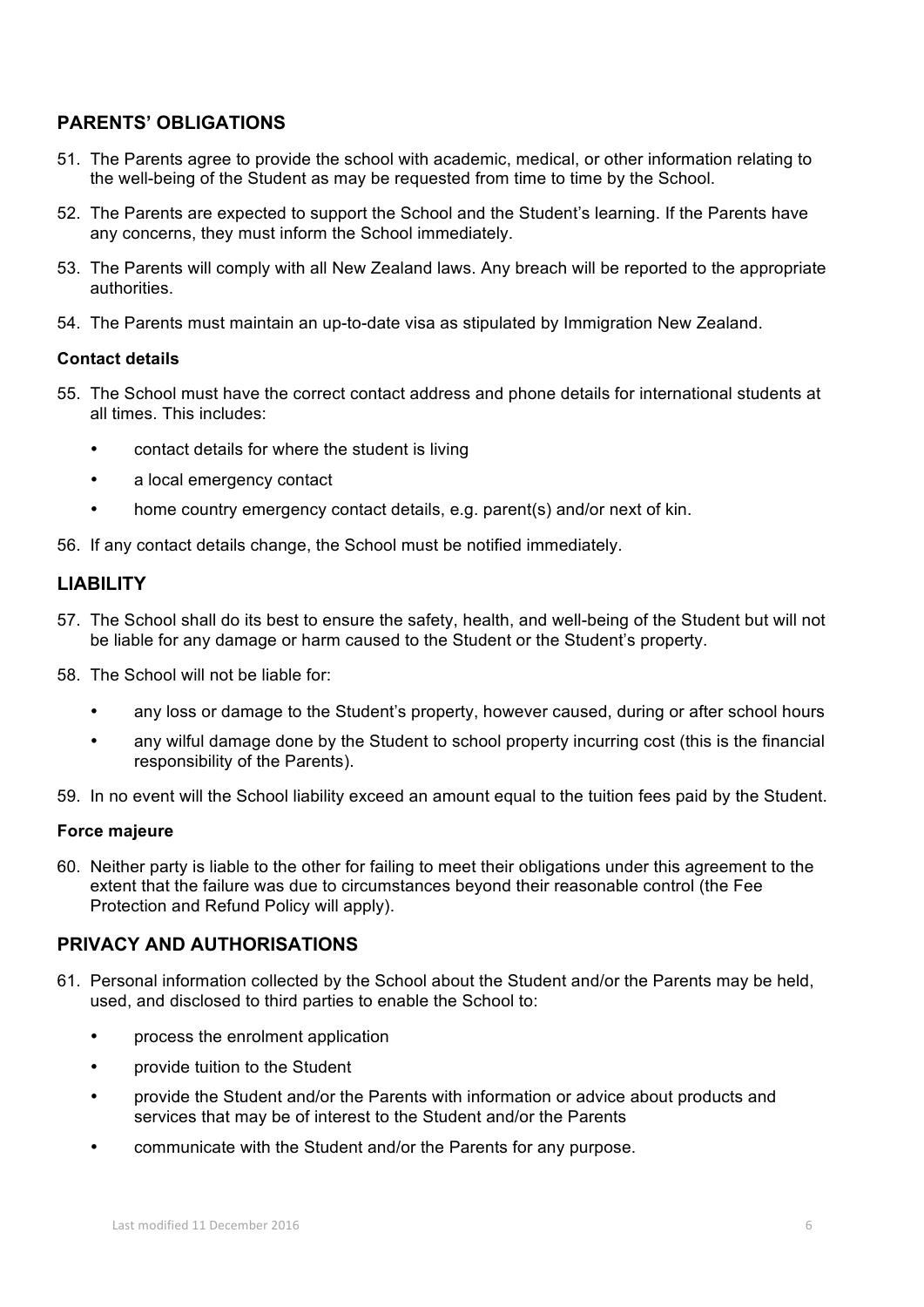- 62. All personal information provided to the School is held by the School at 2 Moray Place, Pt Chevalier, Auckland.
- 63. Under the Privacy Act 1993, the Student and the Parents have the right to access and request corrections to any personal information concerning them held by the school.
- 64. Under the Privacy Act 1993, any information collected may be provided to education authorities.
- 65. Information relating to the education, health, wellbeing, or safety of the Student may be released to relevant parties outside the School, at the discretion of the School.
- 66. Photographs and videos of the Student may be used for the Student's records and in any publicity material for the School.
- 67. The Parents of the Student authorise staff of the School to:
	- receive information from any person, authority, or corporate body concerning the Student, including but not limited to medical, educational, and welfare information
	- receive financial information relating to the Student, including bank account details, debt, and/or income of the Student
	- provide consents in respect of any activity carried out and authorised by the School
	- provide necessary consents on the Student's behalf in the event of a medical emergency where it is not reasonably practicable to contact the Parents.

# **GRIEVANCE PROCEDURES**

- 68. If the Student or the Parents wishes to make a complaint related to the welfare and support they have received from the School, the first contact is the class teacher or international student coordinator, and then the principal. (See the School's informal complaints procedure.)
- 69. If the problem cannot be resolved, the Student or the Parents may write to the board of trustees. (See the School's formal complaints procedure.)
- 70. If the complaint is not resolved through the School's internal complaints procedures, the Student or the Parents can contact NZQA about their complaint. All international students are given information about this complaints process.

# **ENTIRE AGREEMENT**

- 71. This agreement consists of:
	- o Application to Enrol as an International Student
	- o International Students Tuition Agreement
	- o Fee Protection and Refund Policy.
- 72. This agreement contains the entire understanding of the parties and supersedes all prior discussions and agreements covering the subject matter of this agreement.
- 73. The terms of this agreement may be changed at any time by the School, and any such change will be notified to the Student in writing.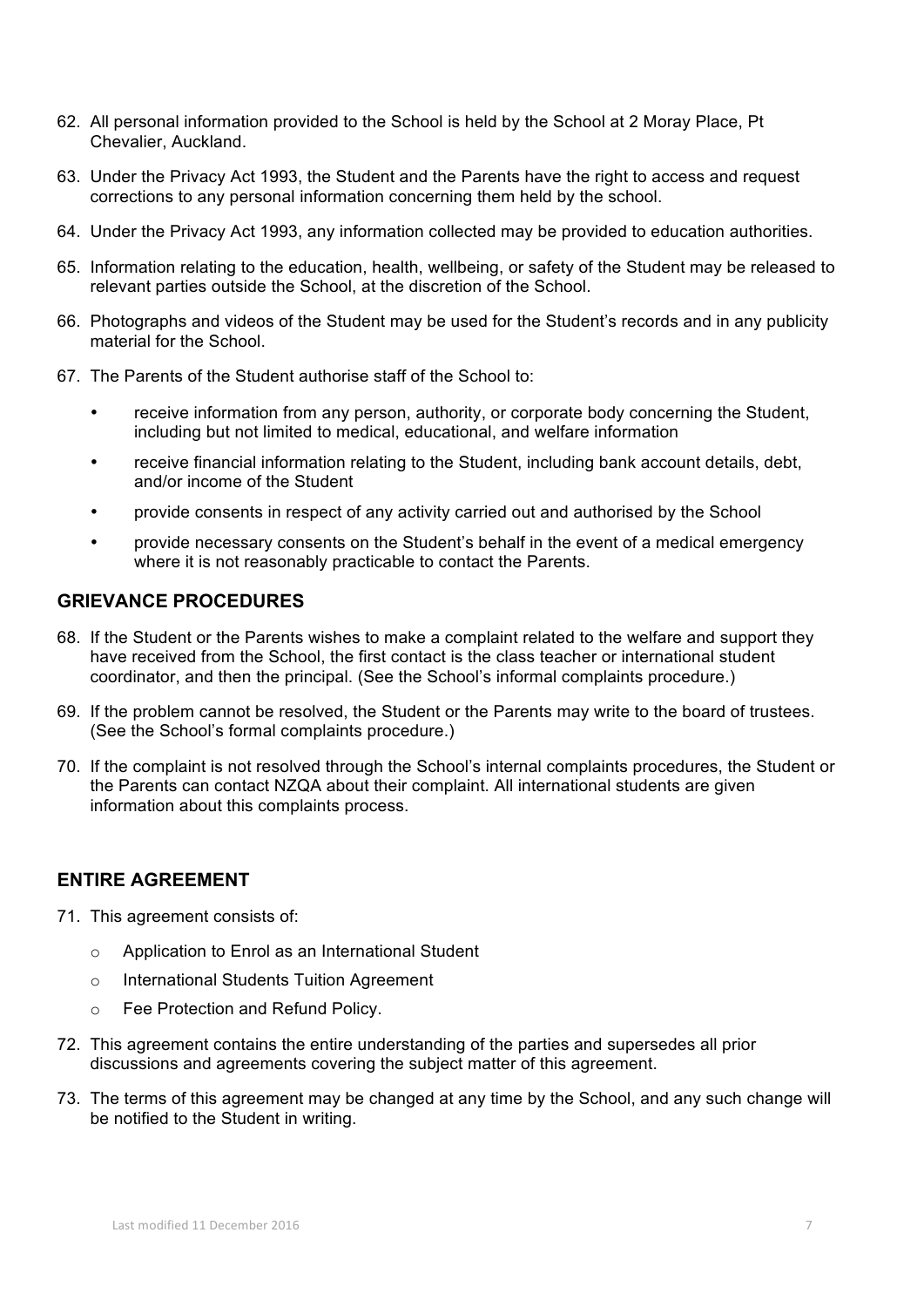- 74. This agreement will be construed and take effect as a contract made in New Zealand and will be governed by New Zealand law, and the Student and the Parents submit to the exclusive jurisdiction of the New Zealand courts.
- 75. This agreement may be renewed yearly subject to the satisfactory performance and attendance of the Student. The issuing of an invoice for a new period of tuition, and the receipt of fees for that period will be understood by both parties to constitute a renewal of this contract for the period for which tuition fees have been paid.
- 76. Notices given under this agreement must be in writing and sent to the addresses set out in the enrolment application. Notices sent by post will be deemed to have been received 5 working days after posting.
- 77. Email correspondence is also a suitable means of communication, and emails will be deemed to have been received when acknowledged by the party or by return email.
- 78. Nothing in this agreement limits any rights the Parents and/or the Student may have under the Consumer Guarantees Act 1993.

# **TERMINATION OF AGREEMENT**

- 79. The school's responsibility for the student ends on their last day of enrolment.
- 80. Either party may terminate this agreement at any time upon 2 weeks' written notice being given to the other party. If the agreement is terminated, the Fee Protection and Refund Policy will apply.

# **EXECUTION AND ACCEPTANCE OF TERMS**

- 81. The parties acknowledge that before signing this agreement, they have had the opportunity to seek independent legal advice in respect of its content and effect.
- 82. The parties agree that any dispute in relation to this agreement will be resolved in accordance with the School's policies and the requirements of the Code of Practice, including the Dispute Resolution Scheme.
- 83. I have read and understood the terms and conditions set out in this agreement, including the attached documents, and agree to them:
	- o Fee Protection and Refund Policy
	- o Indemnity Declaration for Homestay Caregiver
	- o Indemnity Declaration for Designated Caregiver
- 84. I have read and understood the terms of the following school policies and undertake to abide by them:
	- o Student Internet Use Agreement
- 85. I acknowledge that providing false information or withholding relevant information may result in termination of enrolment.